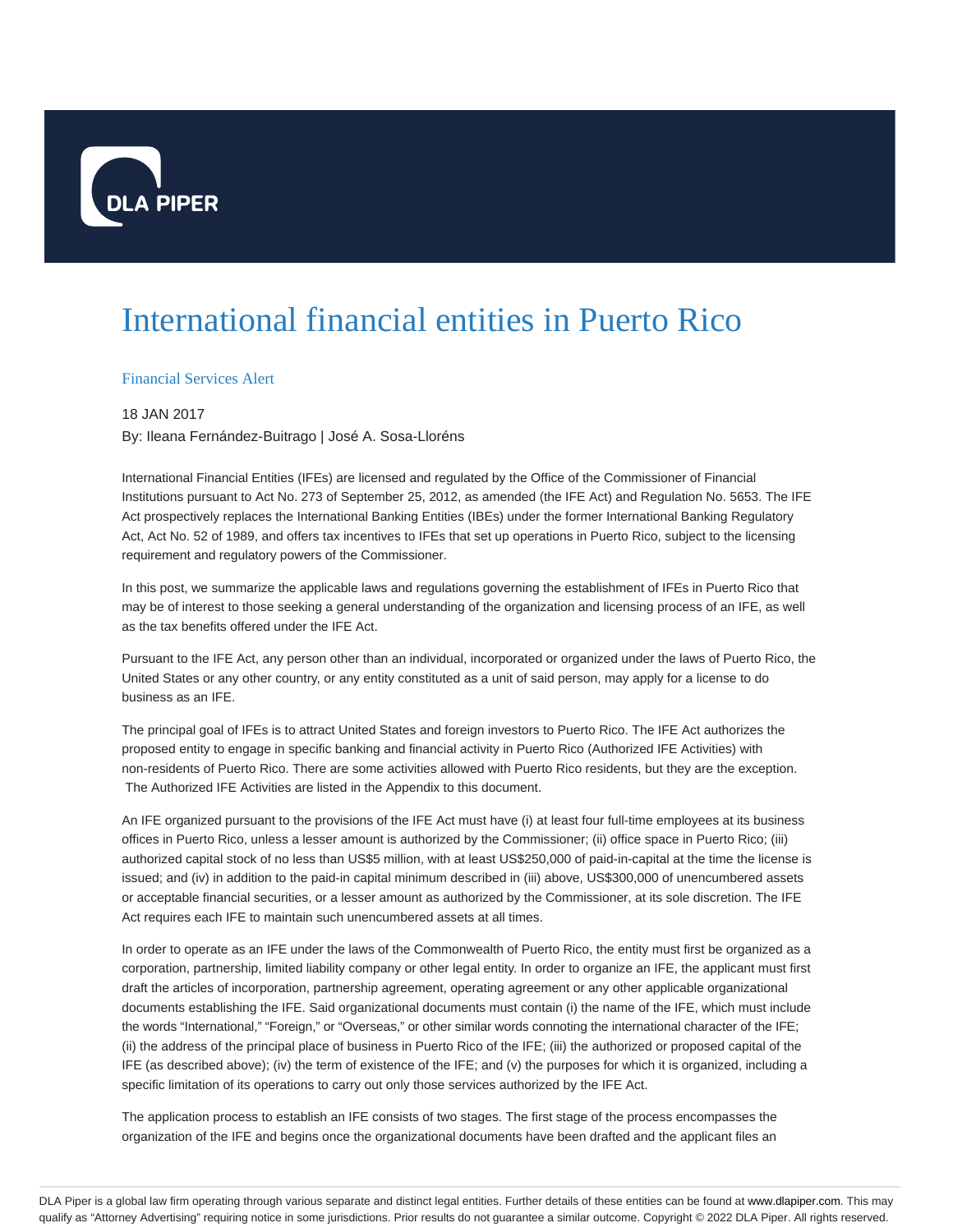application for a permit to organize with the Commissioner. This application must be in writing, sworn before a notary public, and must include (i) drafts of the proposed organizational document establishing the IFE; (ii) a business plan; (iii) a nonrefundable application fee of US\$5,000; (vi) historical and financial information of the persons who directly or indirectly propose to own or control ten percent or more of the capital of the IFE and the proposed directors and officers of the IFE; and (v) the number of proposed employees of the IFE (as described above). After the application for a permit to organize is duly filed, the Commissioner shall proceed to analyze and investigate the filed application and all other additional documents deemed relevant.

The second stage of the application process beings once the permit to organize the IFE is issued. At this time, the applicant must file (i) the organizational documents, and (ii) a copy of the permit to organize with the Puerto Rico State Department (PRSD). The permit shall be in effect for a period of six (6) months from the date it is issued by the Commissioner. After the entity has been organized, offices leased or acquired, and capital contributed to the entity, the applicant may file for the issuance of the IFE license. The Commissioner may grant, conditionally grant or deny the final license application based upon his consideration of the following documents:

- 1. a certification issued by the Department of State of Puerto Rico, under its official seal, specifying that the organizational documents and the copy of the Permit to Organize have been duly filed
- 2. the payment of a license fee in the amount of US\$5,000, in the form of a money order, official check or certified check payable to the order of the Secretary of the Treasury of Puerto Rico
- 3. certified copy of all documents filed at the Department of State of Puerto Rico
- 4. copy of the regulations or by-laws adopted by the Board of Directors or ruling body of the IFE, certified by the secretary or authorized person, before notary public
- 5. evidence showing the principal place of business
- 6. evidence that the authorized capital of the IFE has been subscribed, issued and paid, and that the IFE complies with the requirement regarding maintaining unencumbered assets (as discussed above) and
- 7. a statement or certificate of corporate resolution, certified by the secretary or authorized person, before notary public, indicating that the IFE has complied with all the provisions of the Act and Regulation 5653 and that it is ready to commence operations.

After an IFE license is issued by the Commissioner, a copy of the same must be filed with the Department of State of Puerto Rico no later than 10 days from the date of issuance. Thereafter, the IFE may request a tax exemption grant from the Puerto Rico Department of Economic Development and Commerce (DDEC, for its Spanish acronym). In the event the tax exemption grant is issued, the effectiveness of such tax grant is retroactive to the time of its filing. Unlike IBEs, IFEs receive their preferential tax treatment through a tax grant, or a contract with the government, instead of by operation of law. The contractual protection of tax grants under the IFE Act, secures the tax benefits for a period of 15 years, and thus, cannot be repealed or modified by the Puerto Rico legislature. The 15-year period may be renewed for 2 additional 15-year terms, for a total of 45 years. The extensions must be requested 6to 24 months before the end of the applicable 15-year term.

Under the IFE Act, both the IFE and its shareholders receive preferential tax treatment. The IFEs have the following tax benefits: (i) a fixed 4 percent income tax rate on the net income derived by the IFE from Authorized IFE Activities; (ii) full property and municipal license tax exemptions on such activities; and (iii) full exclusion of interest, financing charges or participation in partnerships benefits, which will not be considered gross income from Puerto Rico sources and therefore will not be subject to taxation or withholding provisions for nonresidents of Puerto Rico. As for the shareholders, the tax benefits include: (i) a 6 percent income tax rate on distributions to Puerto Rico resident shareholders of earnings and profits derived from Authorized IFE Activities; and (ii) full Puerto Rico income tax exemption on such distributions to non-PR-resident shareholders.

At the heart of these incentives is the potential interplay between the IFE Act and Act 22 of January 17, 2012, as amended (see "Puerto Rico's Act 20 and Act 22 − Key Tax Benefits"). In an effort to attract more investors and further boost the Puerto Rico economy, the IFE Act can interact with Act 22 so that dividends received by a bona fide PR resident from Authorized IFE Activities that are Puerto Rico source income are fully exempt from Puerto Rico income tax under Act 22 and are also exempt from US income tax pursuant to the US Internal Revenue Code of 1986, as amended.

Finally, if you are considering to apply for a license to do business as an IFE, the following may be of interest:

1. The IFE Act makes US anti-money laundering statutes such as the Bank Secrecy Act, the USA PATRIOT Act and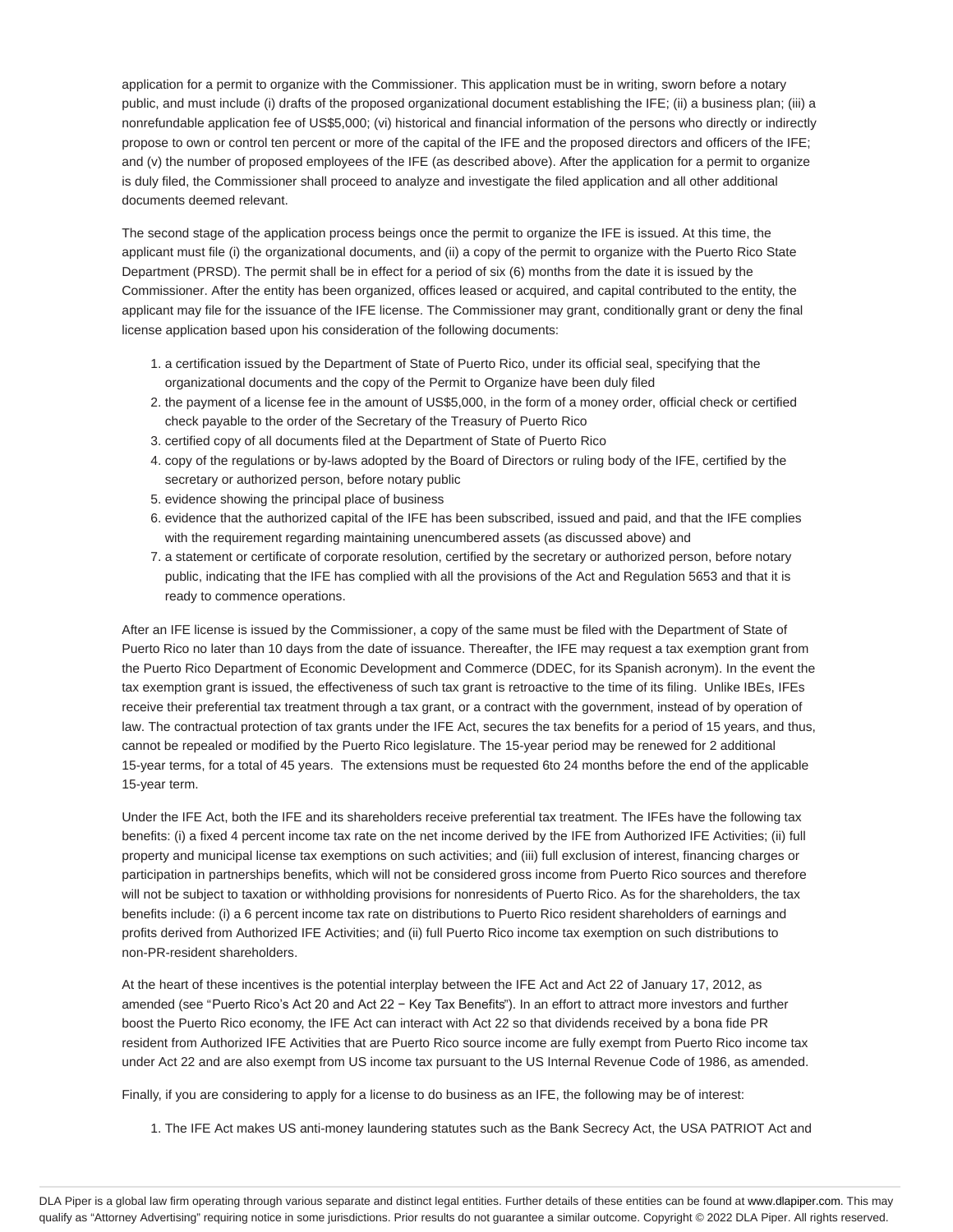OFAC pronouncements applicable to IFEs.

- 1. The Commissioner may not establish interest rates to be paid or payable to the IFE nor require that the IFE maintain reserves over its deposits.
- 2. The IFE Act does not establish lending limits for IFEs.
- 3. The IFE Act provides that all information submitted to the Commissioner regarding the IFE will be treated as confidential, and may not be revealed by the Commissioner, unless through a written court order from a court of competent jurisdiction or a formal order from a governmental agency in the course of its supervising powers of the IFE and when the Commissioner understands that such action is in the best public interest.
- 4. The Federal Reserve Bank of New York has opened banking accounts to IFEs. In that sense the IFE becomes a client of the Federal Reserve Bank of New York, which does not equate to becoming a member of the Federal Reserve System or being regulated by the Fed. As long as the IFE is not a banking subsidiary of a bank holding company under the US Bank Holding Company Act of 1956, as amended, there is no requirement for the IFE to have its deposits insured by the Federal Deposit Insurance Corporation (FDIC).
- 5. The application process typically takes around three months.

## APPENDIX: AUTHORIZED IFE ACTIVITIES

- 1. Upon authorization of the Commissioner, accept deposits from foreign persons in checking accounts, as well as demand or fixed term deposits, including interbank demand deposits and fund deposits, or otherwise borrow money from international financial institutions and any foreign person pursuant to the regulations of the Commissioner. Every international financial institution may borrow money on loan, provided, that said transactions are not tantamount to the acceptance of deposits.
- 2. Upon authorization of the Commissioner, accept properly collateralized deposits or otherwise borrow duly secured money from the Government Development Bank for Puerto Rico and the Economic Development Bank for Puerto Rico.
- Make or place deposits in, and otherwise give money on loan to, the Government Development Bank for Puerto 3. Rico, the Economic Development Bank for Puerto Rico, any international financial institution, or any bank, including banks organized under the laws of Puerto Rico, and branches in Puerto Rico of banks that are foreign persons.
- 4. Make, procure, place, guarantee, or service loans; none of such loans may be granted to a domestic person, with certain exceptions subject to the approval of the Commissioner.
- 5. (a) Issue, confirm, give notice, negotiate, or refinance letters of credit; provided, that the client and the beneficiary requesting the letter of credit is not a domestic person, or (b) issue, confirm, give notice, negotiate, or refinance letters of credit in transactions for the financing of exports, even if the beneficiary is a domestic person.
- 6. Discount, rediscount, deal or otherwise trade in money orders, bills of exchange, and similar instruments; provided, that the drawer and the original debtor is not a domestic person.
- 7. Invest in securities, stocks, notes, and bonds of the Government of Puerto Rico exempt from the payment of taxes in Puerto Rico.
- 8. Carry out any banking transactions allowed by the IFE Act in the currency of any country, or in gold or silver, and participate in foreign currency trade.
- 9. Underwrite, distribute, and otherwise trade in securities, notes, debt instruments, drafts, and bills of exchange issued by a foreign person for final purchase outside of Puerto Rico.
- 10. Engage in trade financing of import, export, barter and exchange of raw materials and finished products activities with domestic persons, when the Commissioner has determined through regulations, administrative determination, or order that the international aspects of the underlying transaction override any involvement of the local financial and business community, and that such activities would be appropriate for the international financial institution.
- 11. Engage in any activity of a financial nature outside of Puerto Rico which would be allowed to be done, directly or indirectly, by a bank holding company or by a foreign office or subsidiary of a United States bank under applicable United States law.
- 12. After obtaining a special permit from the Commissioner, act as fiduciary, executor, administrator, registrar of stocks and bonds, property custodian, assignee, trustee, attorney-in-fact, agent ,or in any other fiduciary capacity; provided, that such fiduciary services shall not be offered to, nor inure to the benefit of domestic persons.
- 13. Acquire and lease personal property at the request of a lessee who is a foreign person, pursuant to a financial lease agreement that complies with the Regulations of the Commissioner.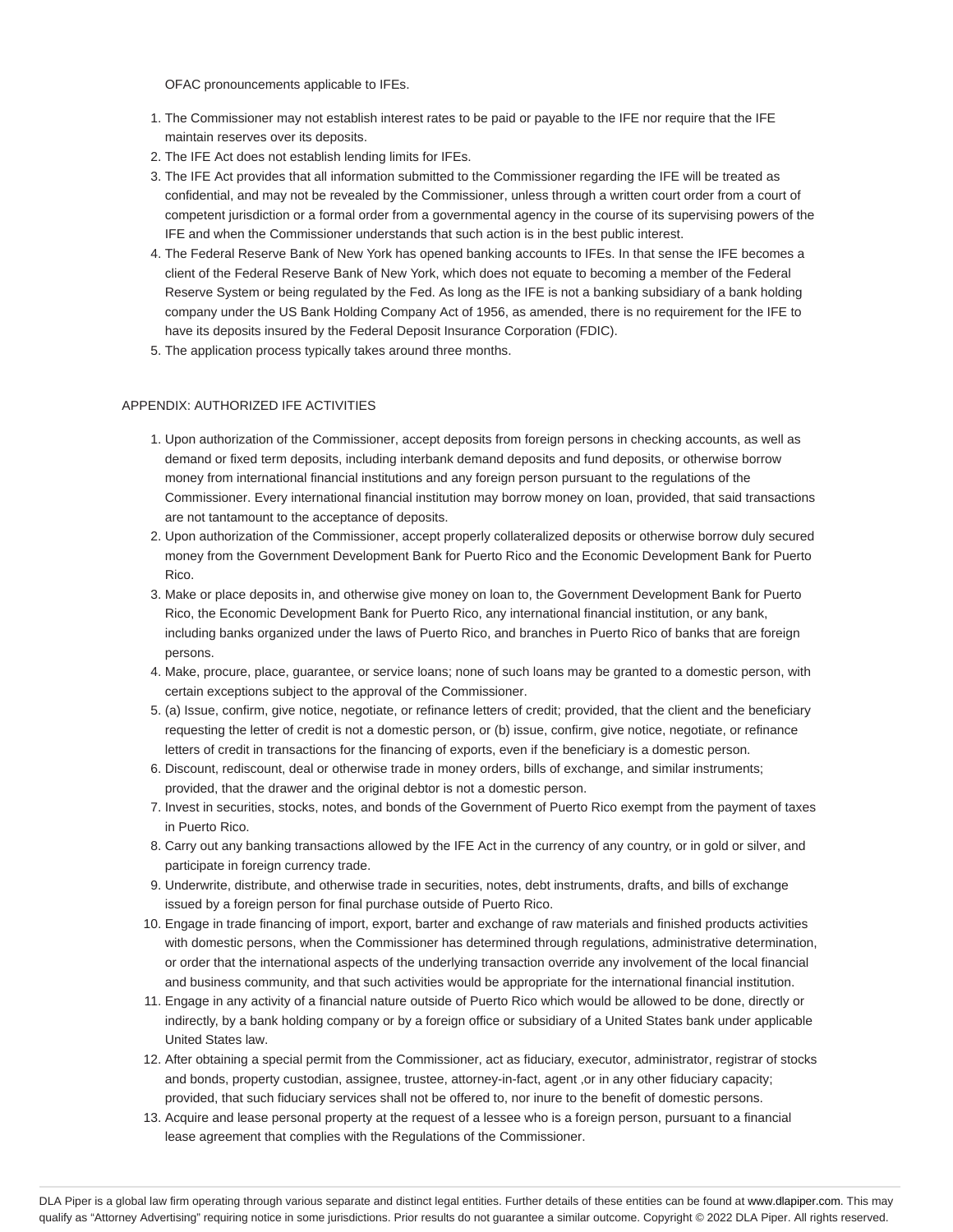- 14. Buy and sell securities outside of Puerto Rico, on the order of, or at its discretion, for foreign persons and provide investment advice in relation to such transactions or separate therefrom, to such persons.
- 15. Act as a clearinghouse in relation to financial contracts or instruments of foreign persons, as authorized by regulations adopted by the Commissioner.
- 16. Organize, manage, and provide management services to international financial institutions, and other types of financial entities located outside of Puerto Rico, such as investment companies and mutual funds, provided, that the stock or participation in the capital of such companies is not distributed directly by the international financial institution to domestic persons.
- 17. Engage in such other activities as are expressly authorized by the regulations or order of the Commissioner, or are incidental to the execution of the services authorized by the IFE Act and the Regulations of the Commissioner, except those expressly prohibited by the IFE Act.
- 18. Participate in the granting and/or securing of loans that originate and/or are secured by the Government Development Bank for Puerto Rico and the Economic Development Bank for Puerto Rico.
- 19. Upon approval of the Commissioner, participate in the granting and/or securing of loans originated and/or secured by any bank considered a domestic person, excluding transactions between any bank considered a domestic person and an affiliate entity. These transactions shall only be authorized until 2018.
- 20. Upon authorization of the Commissioner, acquire classified or bad loans, as well as any personal or real property (tangible and intangible) that serves as collateral for such loans, from any bank considered a domestic person or from any branch of a foreign bank in Puerto Rico. This includes the execution of the collateral related to the aforementioned loans and the sale of property serving as collateral for said loans. The acquisition of these loans shall be authorized until December 31, 2018. The execution of related collateral or the sale of property serving as collateral may be carried out within a period that reasonably meets industry standards, or the original term of the acquired loan, whichever is greater.
- 21. (a) Finance, through loans or financial securities, projects in areas of priority for the Government of Puerto Rico in those cases designated as extraordinary by the Secretary of the Treasury and the Commissioner; and (b) in all cases, the prior authorization of such loans by the Secretary of the Treasury and the Commissioner shall be required.
- 22. Establish, upon authorization of the Commissioner, branches outside of Puerto Rico, in the continental United States and its possessions, or in other foreign countries; provided, that said branches do not accept any kind of deposit. The Commissioner is hereby empowered to prescribe, by regulations, the procedure to obtain said authorization, and the amount payable for application investigation expenses and annual quota fees for each one of said branches.
- 23. Upon authorization of the Commissioner, provide to other international financial institutions or to foreign persons outside of Puerto Rico, those services of a financial nature, as these are defined and generally accepted in the banking industry of the United States and Puerto Rico and which are not listed in this section.
- 24. Engage in rendering of the following services: (i) asset management; (ii) alternative investment management; (iii) management of private capital investment activities; (iv) management of hedging funds or high risk funds; (v) pools of capital management; (vi) administration of trusts that serve to convert different groups of assets into securities; and (vii) escrow accounts administration services; provided, that such services are offered to foreign persons.

## AUTHORS



**Ileana Fernández-Buitrago** Of Counsel San Juan | T: +1 787 945 9101 ileana.fernandez@dlapiper.com



**José A. Sosa-Lloréns** Partner San Juan | T: +1 787 945 9101 New York | T: +1 212 335 4500

DLA Piper is a global law firm operating through various separate and distinct legal entities. Further details of these entities can be found at www.dlapiper.com. This may qualify as "Attorney Advertising" requiring notice in some jurisdictions. Prior results do not guarantee a similar outcome. Copyright © 2022 DLA Piper. All rights reserved.